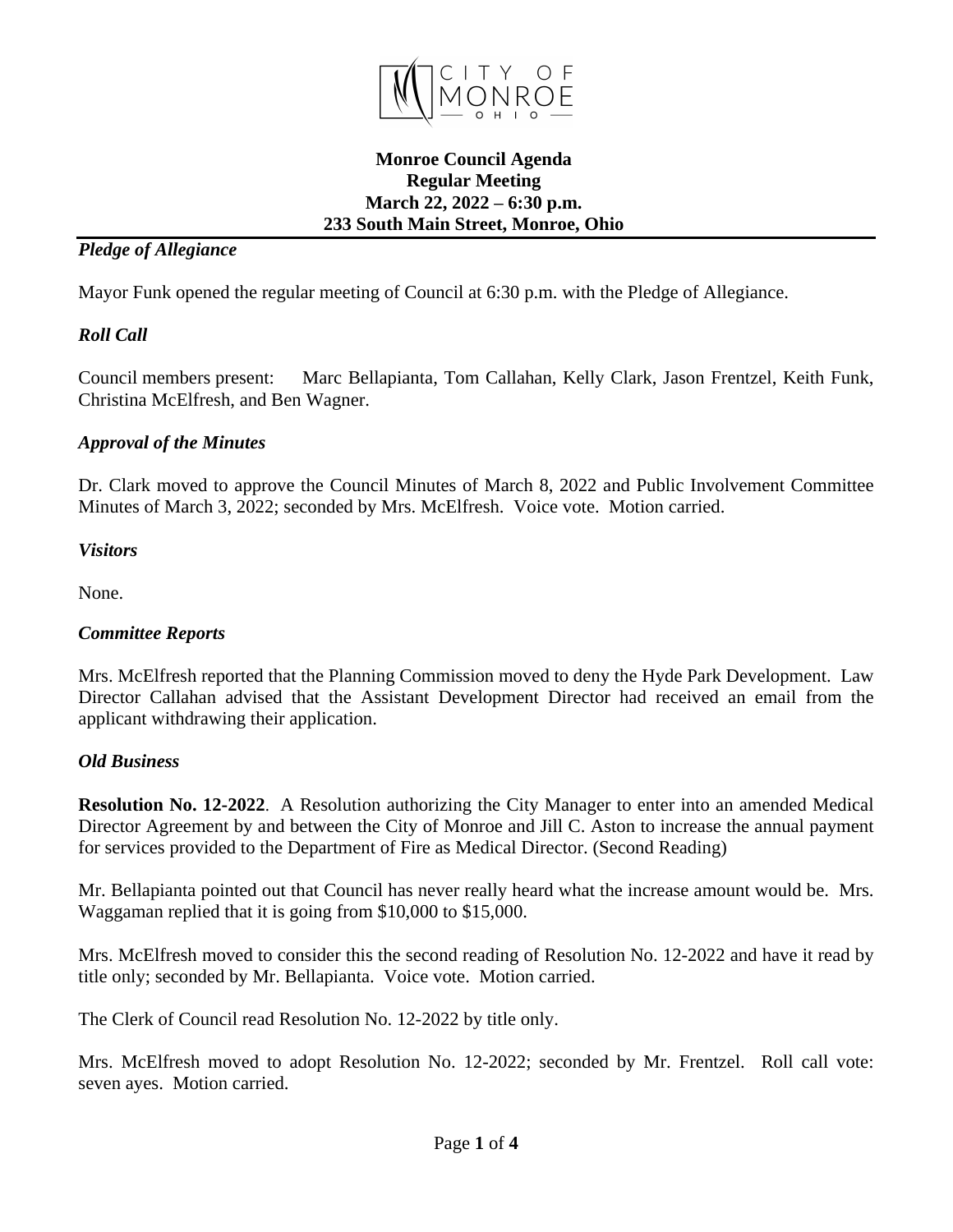

#### *New Business*

**Emergency Resolution No. 13-2022**. A Resolution approving a Then-and-Now Certificate in the amount of \$12,000.00 to West Chester Township and declaring an emergency.

Mrs. Waggaman advised this is an annual payment to cover the equipment and training for our tactical team. In response to Mayor Funk's question, Chief Buchanan stated this is the third year for this.

Mrs. McElfresh moved to suspend the rule requiring the reading of Emergency Resolution No. 13-2022 on two separate days, authorize its adoption on the first reading, and have it read by title only; seconded by Dr. Clark. Voice vote. Motion carried.

The Clerk of Council read Emergency Resolution No. 13-2022 by title only.

Mrs. McElfresh moved to adopt Emergency Resolution No. 13-2022; seconded by Mr. Bellapianta. Roll call vote: seven ayes. Motion carried.

**Emergency Resolution No. 14-2022**. A Resolution accepting the lowest and/or best bid submitted for the 2022 ADA Curb Ramp Replacement Program, authorize the City Manager to enter into an agreement by and between the City of Monroe and J-Co Concrete, LLC, and declaring an emergency.

Mrs. Waggaman reported this will allow for the 2022 ADA Curb Ramp Replacement Program in Monroe Crossings Subdivision. Mr. Morton added that when these were installed they were not in compliance. Mr. Morton advised that Community Development Block Grant funds have been applied for and, if approved, would reimburse the expenditure from the Residential Improvement District Funds for this project.

Mr. Frentzel asked how many more of these need to be replaced. Mr. Morton replied that we are just getting started and will never be completed as the budgeted amount is what we can afford every year.

Mr. Bellapianta asked if any of the ramps in the Monroe Crossings Subdivision were compliant. Mr. Morton was unsure of the entire subdivision, but on Crossings Boulevard they are not.

Mrs. McElfresh moved to suspend the rule requiring the reading of Emergency Resolution No. 14-2022 on two separate days, authorize its adoption on the first reading, and have it read by title only; seconded by Mr. Wagner. Voice vote. Motion carried.

The Clerk of Council read Emergency Resolution No. 14-2022 by title only.

Mrs. McElfresh moved to adopt Emergency Resolution No. 14-2022; seconded by Mr. Bellapianta. Roll call vote: seven ayes. Motion carried.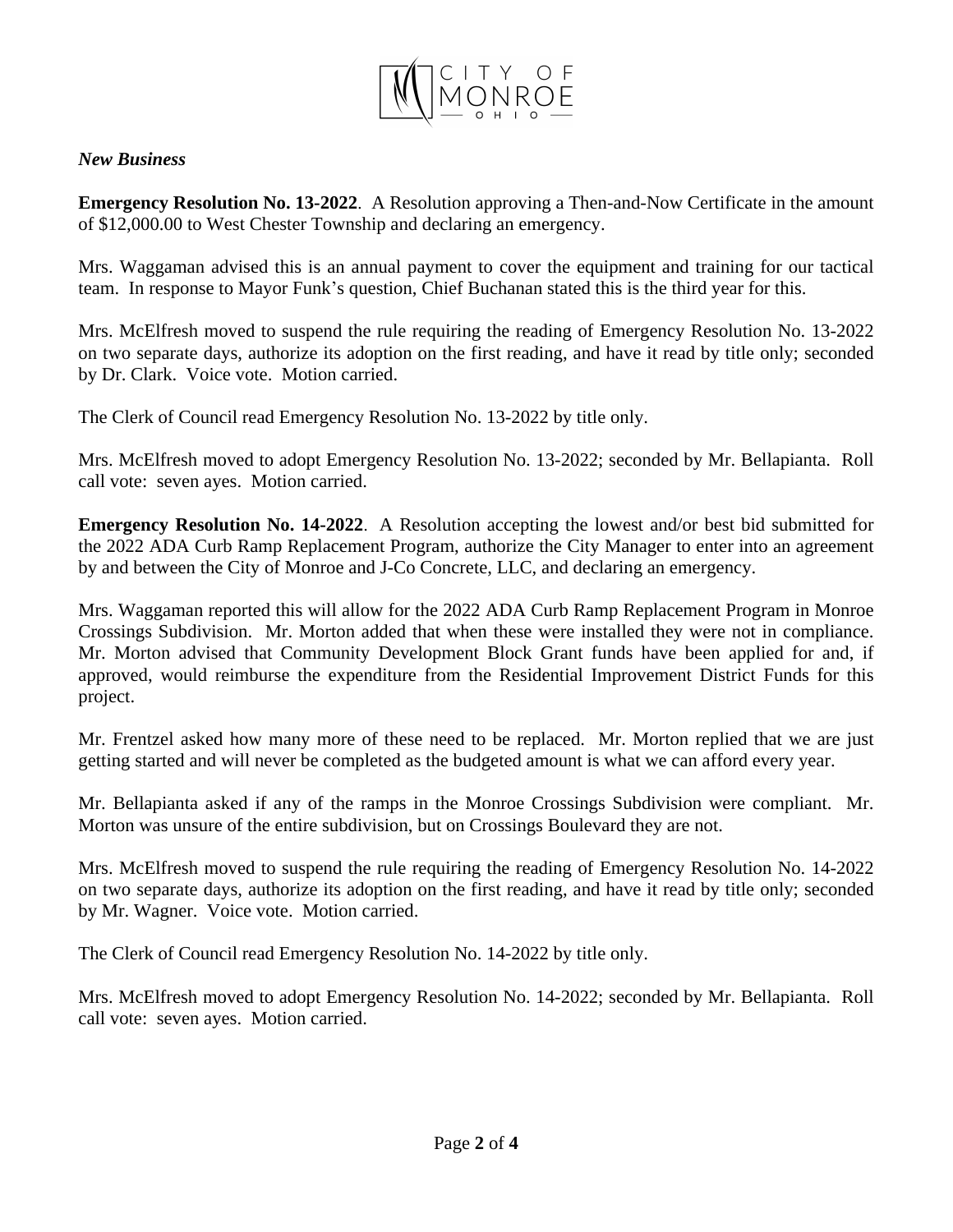

**Emergency Resolution No. 15-2022**. A Resolution accepting the lowest and/or best bid submitted for the Crossings Curb Inlet Replacement Project, authorize the City Manager to enter into an agreement by and between the City of Monroe and Majors Enterprises, Inc., and declaring an emergency.

Mrs. Waggaman commented this will be for the catch basin program for Crossings Boulevard from State Route 63 to Hankins Road.

Mr. Bellapianta asked how many catch basins will be replaced. Mr. Morton replied that it is over 20.

Mrs. McElfresh moved to suspend the rule requiring the reading of Emergency Resolution No. 15-2022 on two separate days, authorize its adoption on the first reading, and have it read by title only; seconded by Mr. Frentzel. Voice vote. Motion carried.

The Clerk of Council read Emergency Resolution No. 15-2022 by title only.

Mrs. McElfresh moved to adopt Emergency Resolution No. 15-2022 by title only; seconded by Mr. Bellapianta. Roll call vote: seven ayes. Motion carried.

# *Administrative Reports*

Mr. Morton advised that the Park and Recreation Board, at his request, had moved their April 13, 2022, meeting to Monroe Bicentennial Commons to discuss some items and issues moving forward with this park. Mr. Morton invited Council members to attend as it would be helpful in moving forward with additional phases. He reported there are drainage issues at the park and, unfortunately, a drainage system was not in the design with the first phase and believes that a drainage system is needed before moving forward. He noted when he was hired in 2020 the contract had already been signed and was not involved in the Master Plan. We are ready to review plans for the next phase. We also want to look at putting in electric for food trucks. Mr. Morton further reported that there are items in the Master Plan that we would like to change, such as the location of certain attractions at the park. It may be necessary to proceed with phase two next year because the drainage work will take time to be completed.

Mr. Morton felt it would be helpful to have as many of the members of the Park and Recreation Board and City Council present on site to be informed when it comes time to make certain decisions.

Mayor Funk thanked Mr. Morton for his forward thinking. Law Director Callahan noted that if there will be four members of Council present you will have a quorum and it needs to be advertised properly. Mayor Funk requested that any members of Council that would like to attend to notify the Clerk of Council.

Dr. Clark questioned the need to move the Fourth of July events back to Monroe Community Park with all of these issues. Mr. Morton was of the opinion that Monroe Bicentennial Commons will be usable for this event; however, we may need to bring in generators for the food trucks.

Mrs. McElfresh hopes that part of this drainage discussion and decision making process includes the lake, if the intent is to still put one back out there.